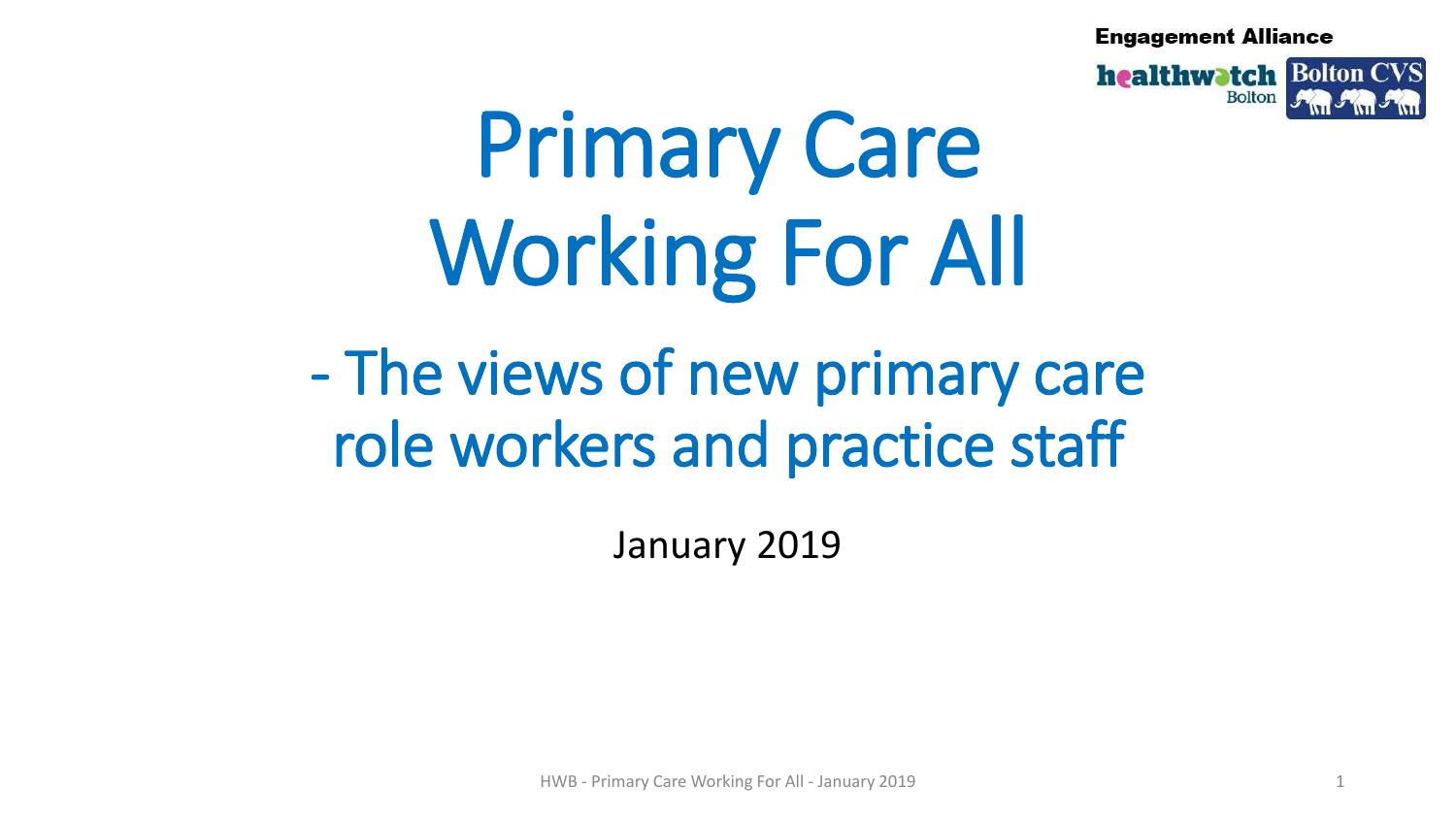# **Disclaimer**

*This report is based on conversations or responses freely given by members of the public. Where possible quotations are used to illustrate individual or collectively important experiences.* 

*Engagement officers collect responses verbatim and we also present these in our final report as an appendix. This is important in showing the accuracy of our analysis, and so that further work can be done by anyone wishing to do so.*

*A full explanation of the guiding principles and framework for how we do engagement and analysis can be found online on our website [www.healthwatchbolton.co.uk](http://www.healthwatchbolton.co.uk/).*

*Please note that this report relates to findings observed and contributed by members of the public in relation to the specific project as set out in the methodology section of the report.* 

*Our report is not a representative portrayal of the experiences of all service users and staff, only an analysis of what was contributed by members of the public, service users, patients and staff within the project context as described.*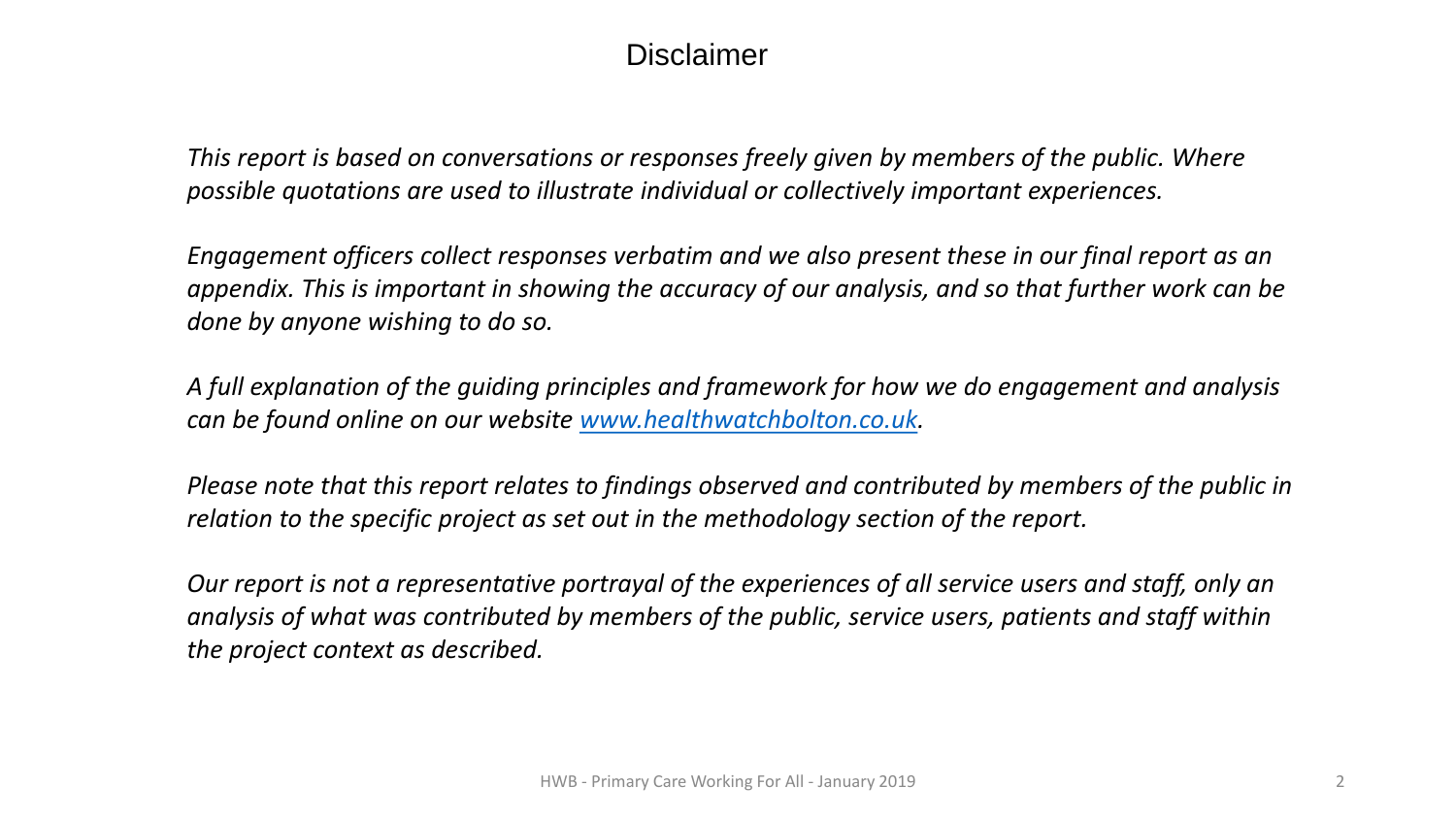# **Background**

- This work builds on the neighbourhood reports carried out by the Engagement Alliance in 2017. This new report responds to two findings in the neighbourhood study:
	- o A need for co-design in the remodelling of primary care services.
	- o Community interest in respect of understanding of new primary care models and access arrangements for the new practitioners.
- This work supports the Primary Care and Population Health work streams within the Locality Plan. It responds directly to desires from people to have opportunities to engage with service providers and influence service redesign, so it responds to patients' realities.
- Feedback from the first round of focus groups identified a lack of information and resources available. People were quick to understand the benefit of these new roles after a conversation and thought that some materials would be useful to share with the wider community. Professionals also felt these materials would be helpful.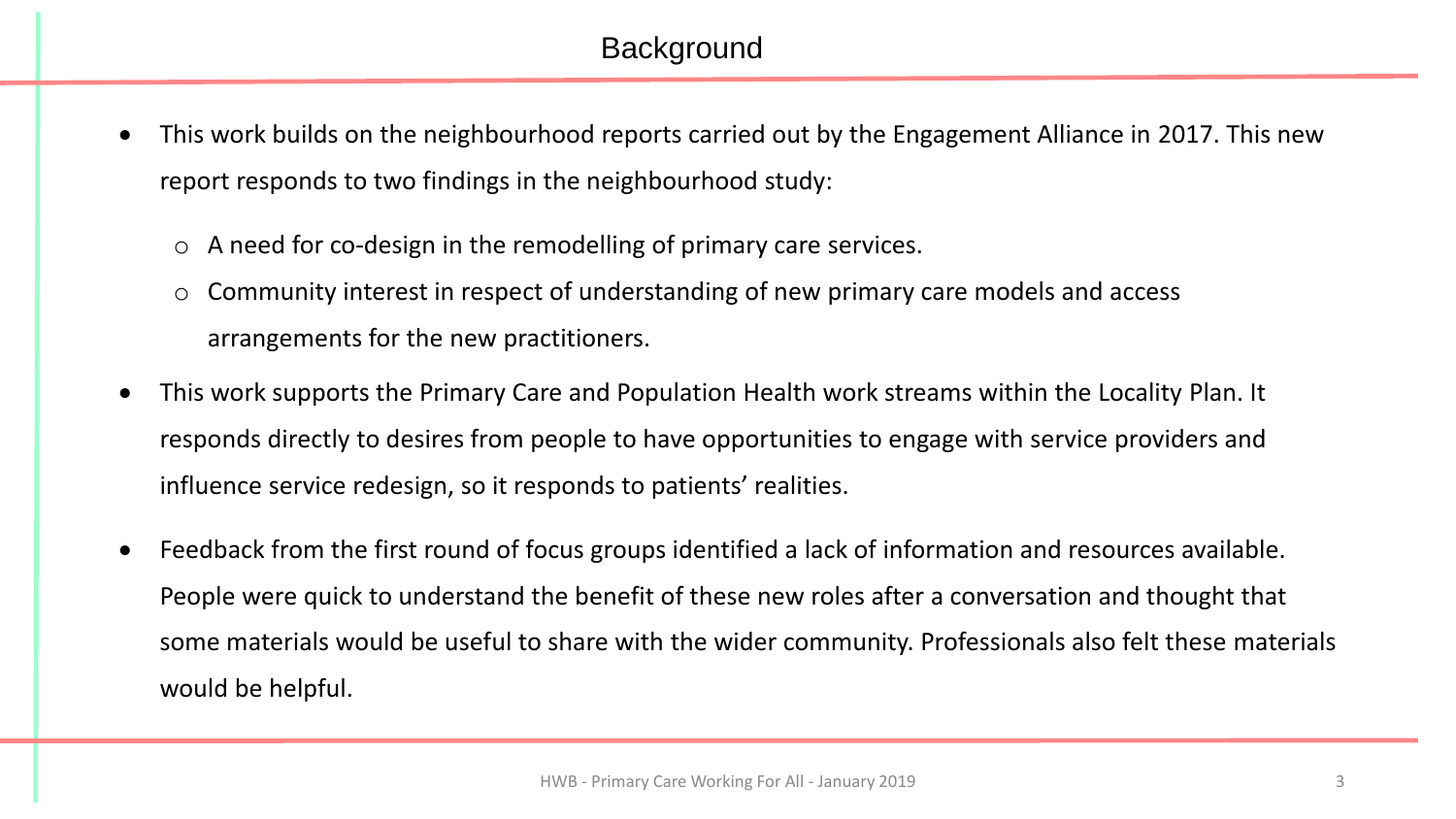# **Introduction**

We have surveyed new primary care workers, as well as practice staff, about their experiences of working together. Five areas are looked at as a result of the surveys:

- Positive experiences from the initial period
- How integration and communication are working
- Any difficulties and barriers to working well
- Improving experiences for both sides
- Any other suggestions or concerns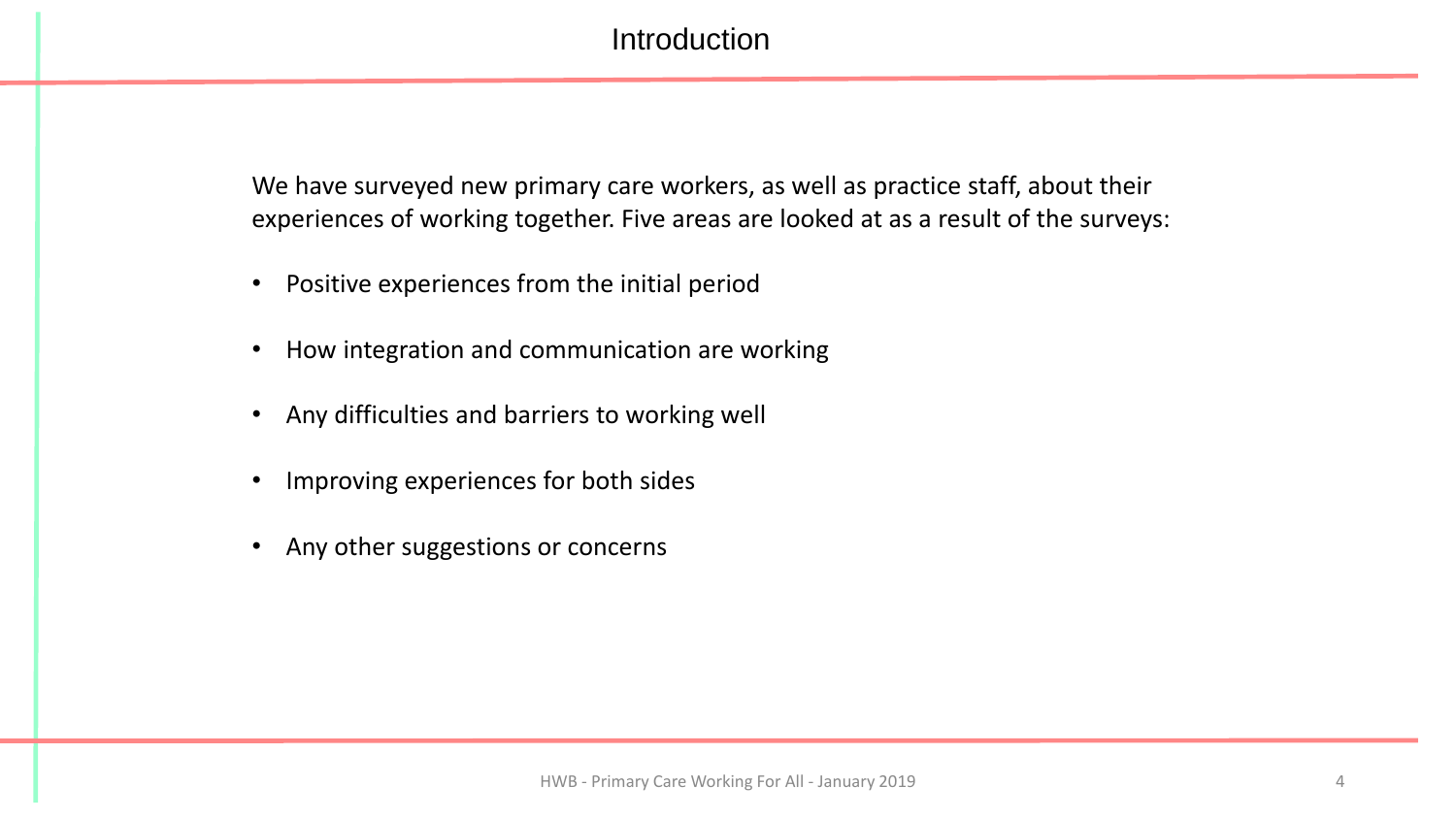#### **Positive**

New Primary Care Roles: Value time with patients and effecting changes in health Practice Staff: recognise relief on GP time and ability to offer more/new services

#### Integration

New Primary Care Roles: Most feel valued and integrated, but some not invited to team meetings Practice Staff: Time a factor in integrating new staff, uneven availability of new roles Both: Communication was often by face to face meeting, supported by emails or phone

# Difficulties and barriers

New Primary Care Roles: Having enough time, admin levels required and uneven access to IT systems Practice Staff: Investment in training felt wasted when staff move on Solutions: Shadowing and introductory sessions needed for new staff, regular GP time for advice also wanted

#### Improving

New Primary Care Roles: Desire for structure, a regular space to work, practice staff to understand role Practice Staff: More time with new staff wanted, also to retain staff for longer

#### **Other**

New Primary Care Roles: Could relevant new staff cover flu jabs, also a need for regular clinic times Practice Staff: Could relevant staff 'take blood', they need more space and more of the roles available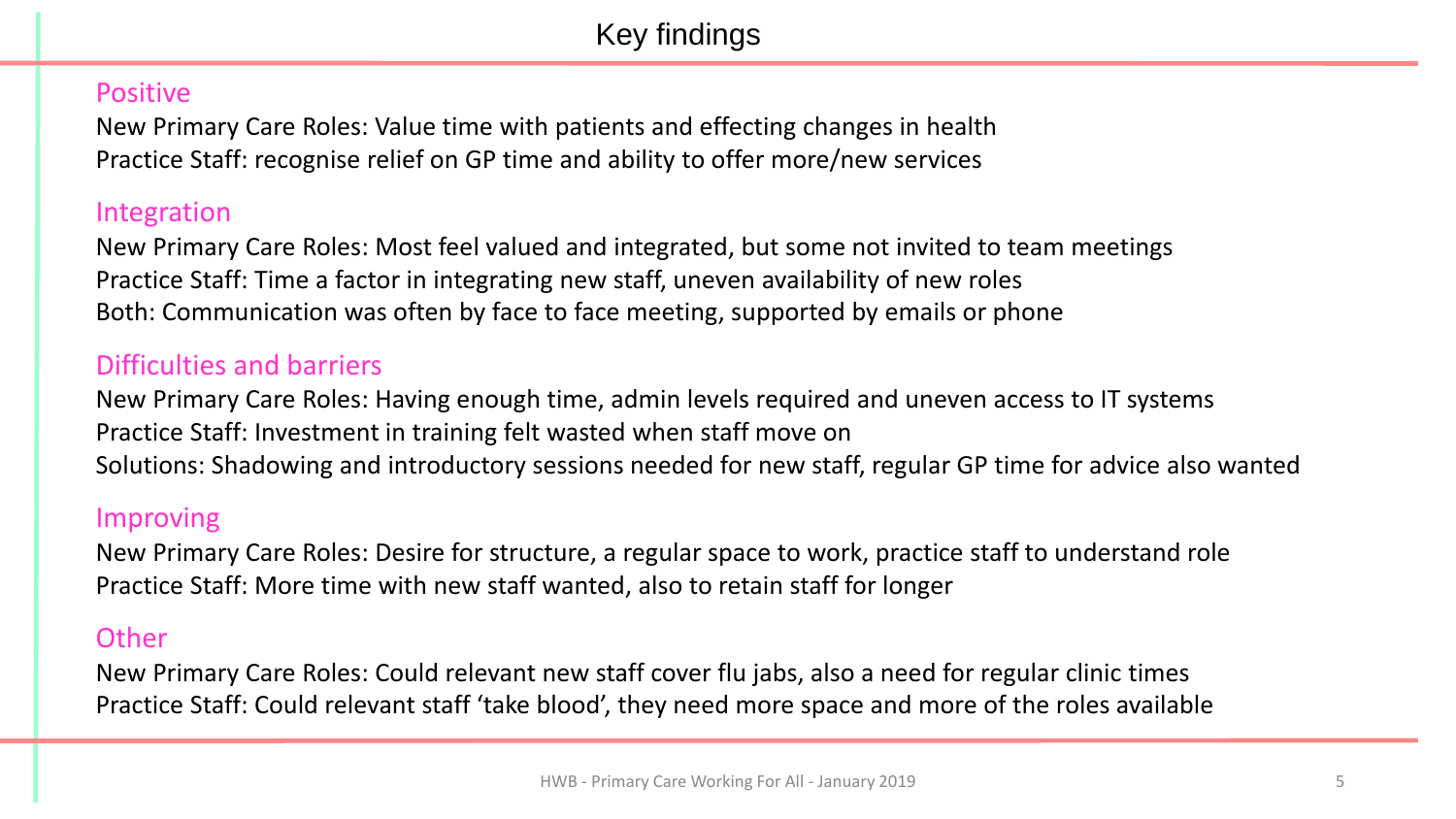This report focuses on a specific part of our study into the new primary care roles. The section highlighted below is relevant to this report.

How we will carry out the project:

- This is a co-design project and feedback from partners has identified a number of barriers to attending focus groups. The method has been adapted to just one combined workshop bringing people, VCSE and workforce together to explore:
	- 1. Transformation a brief overview
	- 2. Co-design principles
	- 3. What's happening in primary care and how does it feel for people?
	- 4. New Primary care roles what are they and what do they do
	- 5. Barriers and Opportunities to accessing the new workforce.
- Feedback from professionals participating the workshop instigated two surveys specifically for the workforce. One survey to the new primary care roles and one survey to the surgeries, in which the new roles are embedded.
- The final output will be a report that reflects the process, details the discussions and contains an actionplan.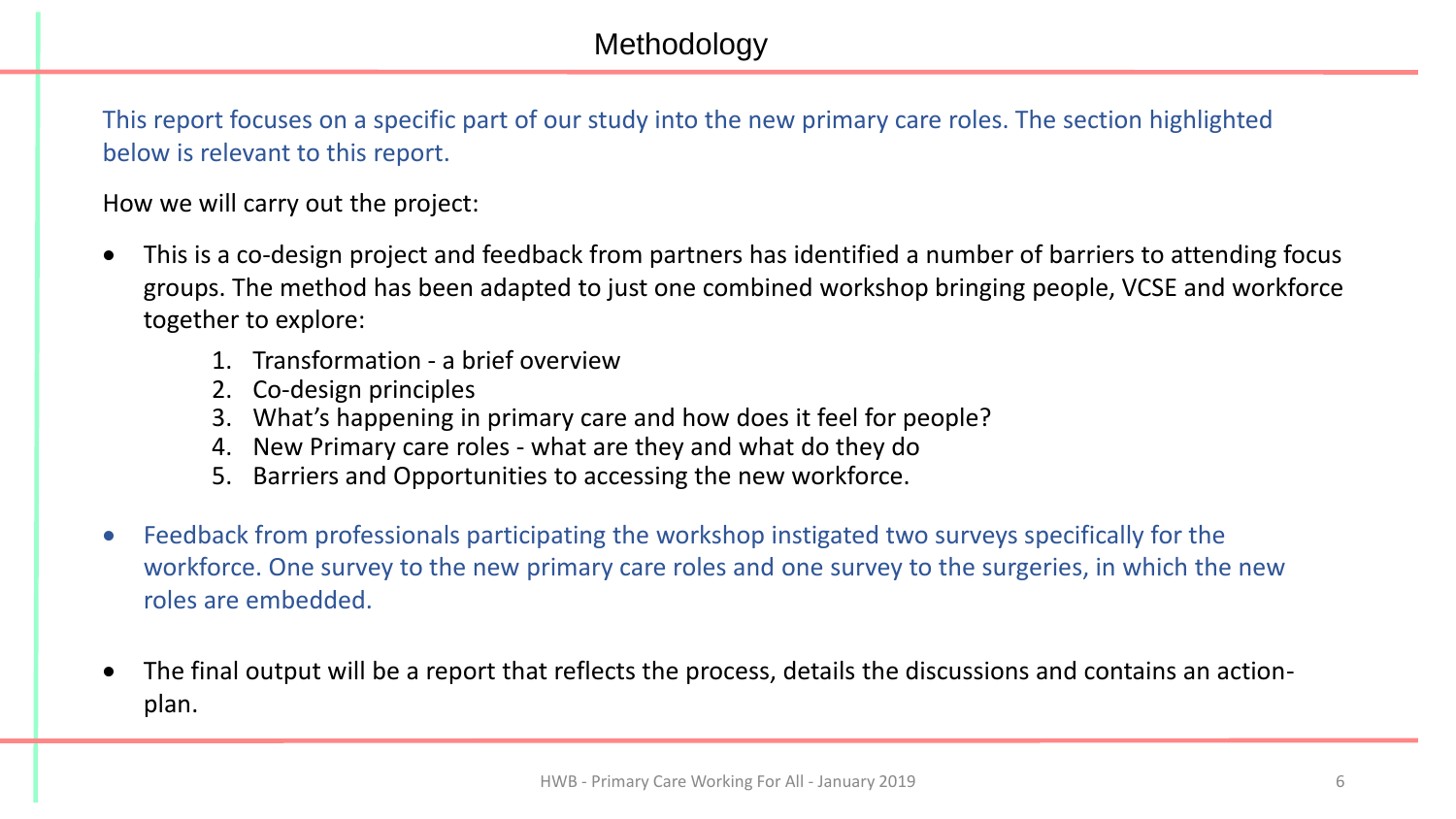# Who we spoke to

#### New Primary Care Worker Questions

- 1. What is your role within the surgery?
- 2. What are the good things about your role?
- 3. Do you feel integrated into GP practice teams? Please explain your answer with examples if possible.
- 4. How do you communicate with teams in GP practices?
- 5. What difficulties are you encountering?
- 6. Do you have any suggestions to overcome some of the barriers (if any) you are facing?
- 7. What could improve your experience of doing your job?
- 8. Is there anything you else you think should be within your job role?

#### Practice Staff Questions

- 1. What is your role within the surgery?
- 2. What are the good things about the new primary care roles? (HIP, MHP, MSK, GP Pharmacists, CANS)
- 3. Are the new practitioners integrated into the practice team? ( please explain your answer)
- 4. How do you communicate with the new practitioners?
- 5. What difficulties are you encountering working with the new primary care roles? (HIP, MHP, MSK, GP Pharmacists, CANS)
- 6. Do you have any suggestions to overcome some of the barriers (if any) you are facing?
- 7. What could improve your experience of working with the new primary care workforce? (HIP, MHP, MSK, GP Pharmacists, CANS)
- 8. Is there anything else you'd like any of the new roles to be doing?

| <b>New Primary Care Worker</b>    |                  |
|-----------------------------------|------------------|
| <b>Role</b>                       | <b>Responses</b> |
| Health Improvement                |                  |
| Worker                            | 27               |
| <b>GP Pharmacist</b>              | 5                |
| <b>Community Asset</b>            |                  |
| Navigator                         | 1                |
| <b>Mental Health Practitioner</b> | 1                |
|                                   | 34               |

| <b>Practice Staff</b> |                  |
|-----------------------|------------------|
| <b>Role</b>           | <b>Responses</b> |
| Practice management   | 13               |
|                       | h                |
| <b>TOTAL</b>          | 19               |

*\*Overall total responses = 53*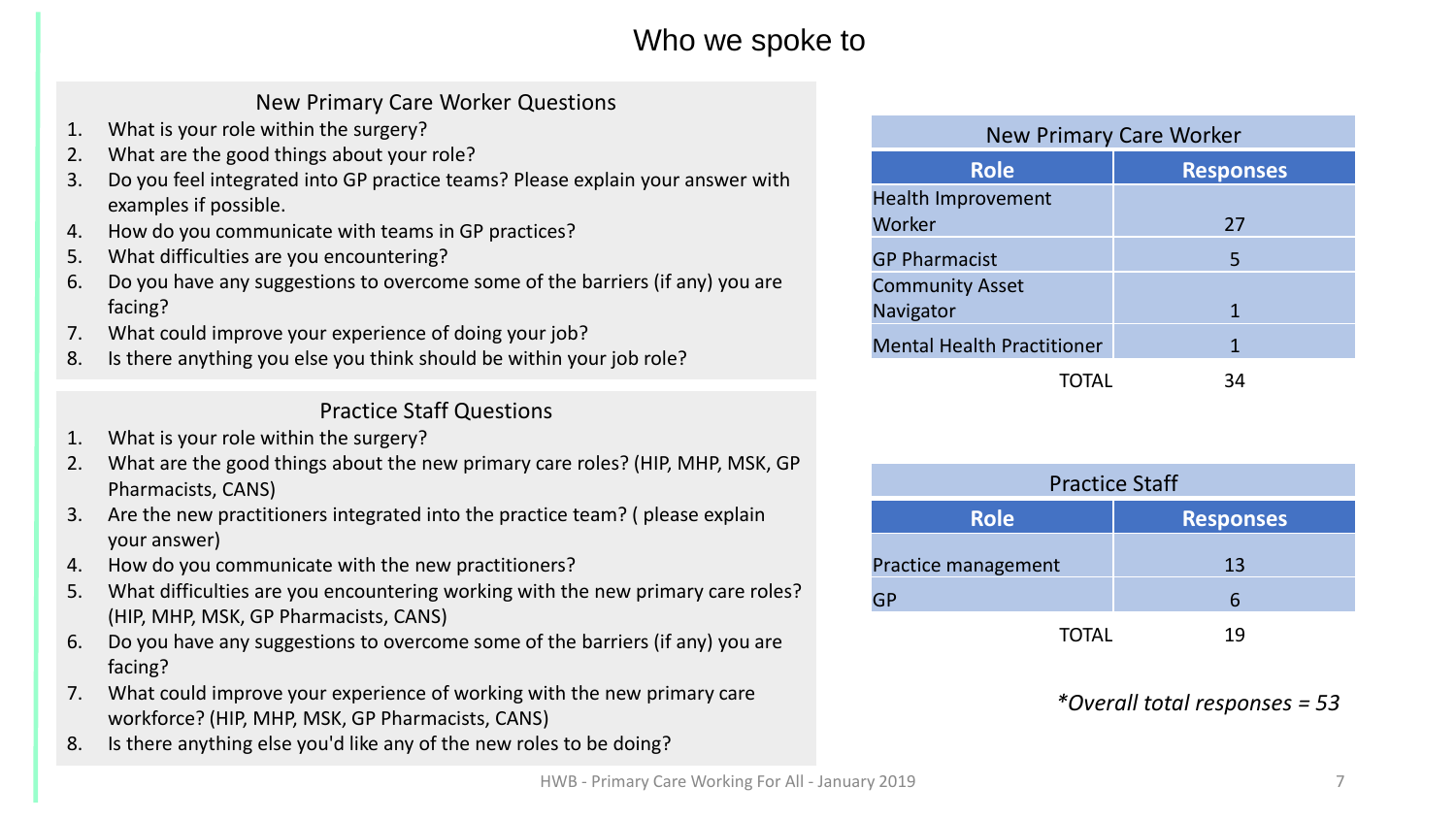# Positive experiences – Analysis

#### New Primary Care Workers

- Valued the time spent with patients.
- Priority placed on informing decision and acting for change.
- Variety of tasks could also be interesting and rewarding.

"Diversity of work. Various task received from clinicians and reception staff include medication reviews, SCP queries, non-compliance, patient queries re:meds, OOS alternatives etc."

"Time able to spend with patients and the rapport/trust we are able to build very quickly."

"Helping others on their health journey to make improvements and seeing the outcome."

"They can take so much pressure from the GP's we are lucky in those we have are fantastic at their respective jobs."

"Patients are being directed to the most experienced of clinicians who are best placed in dealing with their problem."

"More services in house."

- Relieving GPs workload.
- Improving the range of services available.
- Valuing the experience the new care workers have.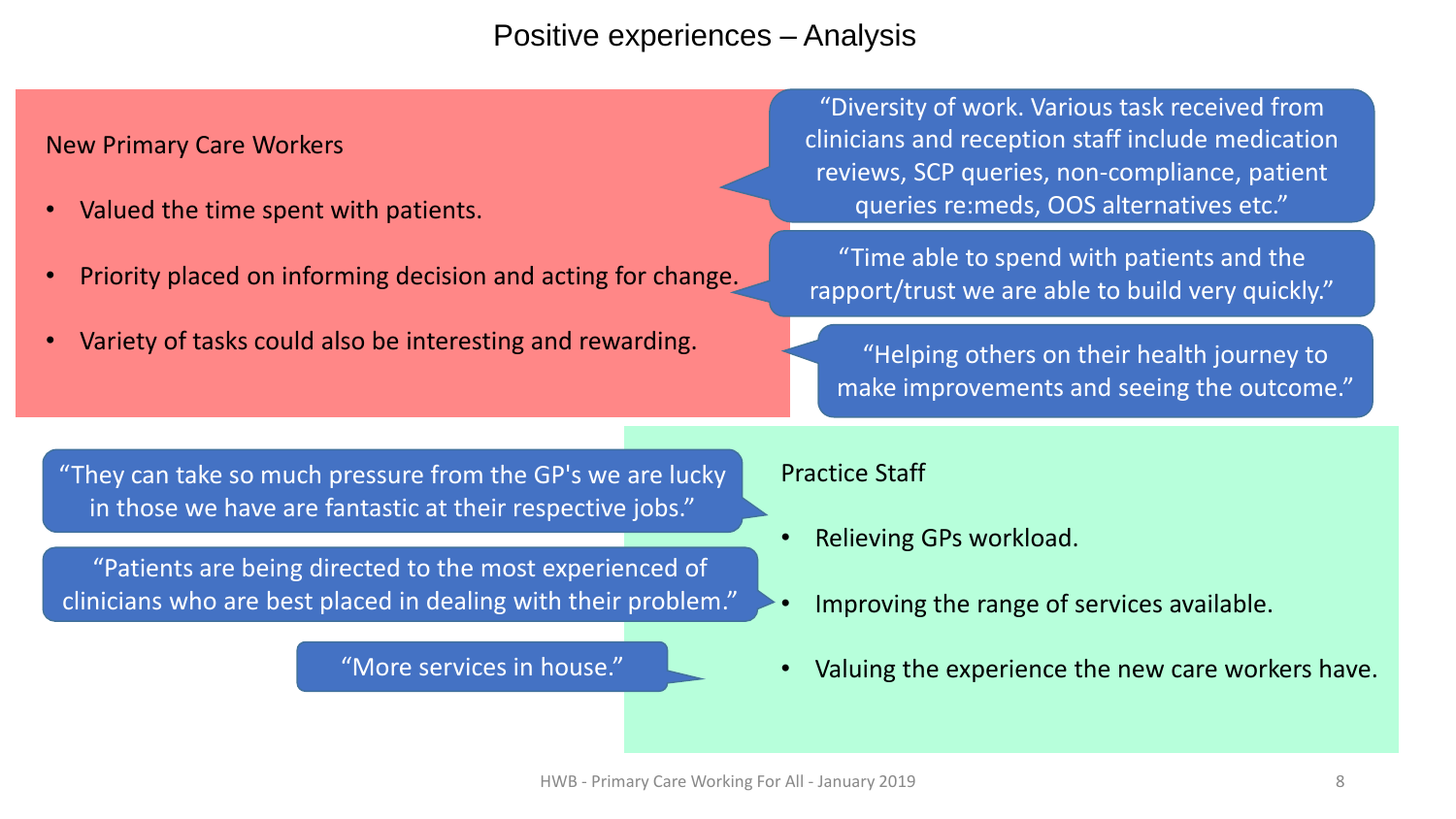# Integration and communication – Analysis

#### New Primary Care Workers

- Being supported in role.
- Not all staff were attending practice meetings.
- The importance of practice staff also understanding the roles.
- Despite being valued, at times difficult to get time with GPs to discuss complex cases.

"Yes - The GP surgery understand our role and support us with ensuring our appointments mainly hit our priorities. I attend surgery practice meetings and am known to everyone in the surgery."

"To an extent but I would like to be more involved e.g. in practice meetings etc. I think this could improve if I was based there more days of the week."

"Yes. I feel it is key for every member of staff within the GP practice to have an understanding of your role. Once this is achieved I feel they see you as an asset to their practice."

"Yes & No. The surgery clearly value my work and have high expectations of my competence. However, it is often difficult to access face to face time with GPs to discuss cases that require further advice. Non-urgent queries can be sent via task on the clinical system."

"Yes. Our Practice is dedicated to working together effectively and we integrate people into our team regardless of who they are employed by. This is essential is if the new workforce is to be successful."

"Yes, early days. No MSK or mental health practitioner in place yet."

"Yes, they have been integrated into the new team. Some better than others due to demand of service in a particular area."

- Desire to integrate the new care workers.
- Not all practices have the same roles, and some were still waiting for practitioners to start.
- If demand is high then new care workers spend less time at individual practices.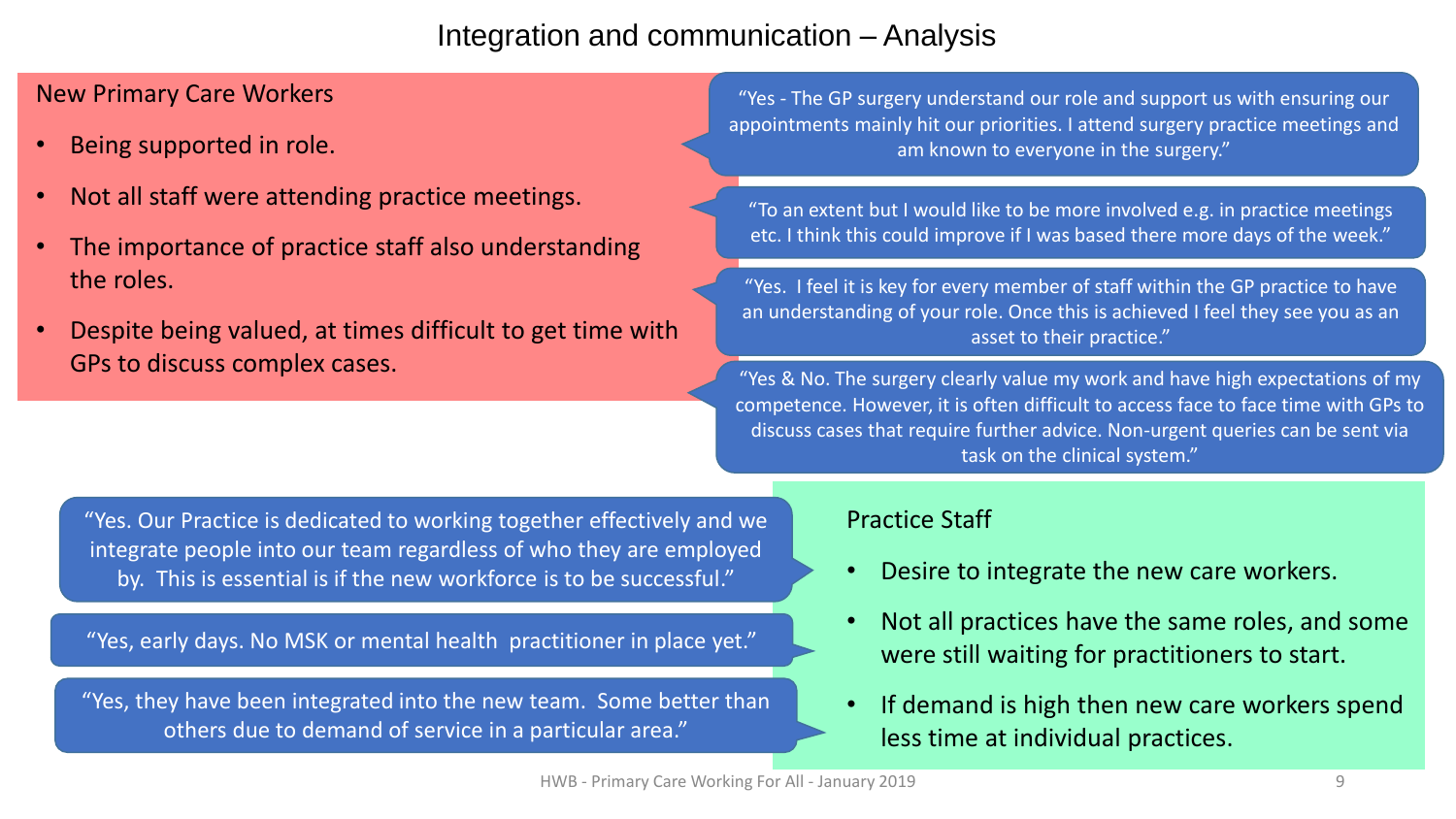## Integration and communication – Analysis

#### New Primary Care Workers

• Face to face, email, online messaging and phones were all used to communicate.

"Task are sent via clinical system from GPs. Reception staff book apt slots in where they have assessed the patient requires my input. Reception staff also come through to my room to ask me queries face to face."

> "Different in each surgery. One is mainly via tasks sent on state. The others is mainly opportunistic verbal communication."

"Usually verbally but can send screen messages."

"By meeting with them regularly, being accessible to them if the need anything and incorporating them into the Practice team as a regular staff member."

"Attendance at Practice meetings. Emails. Day to day communication as we do with the whole team. One to one discussions."

"Practice meetings. Face to face."

#### Practice Staff

• The importance of regular meetings.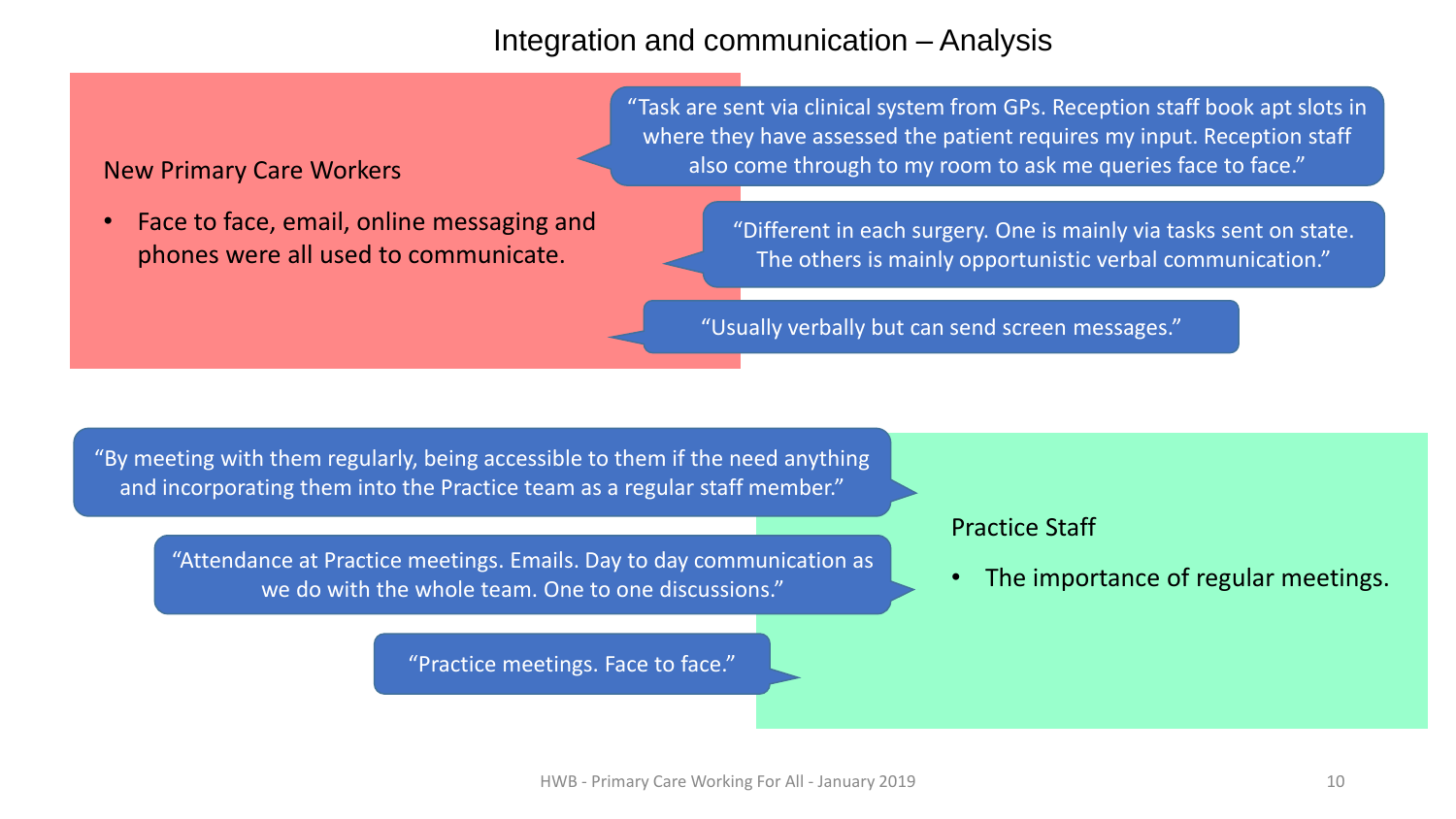# Difficulties and barriers – Analysis

#### New Primary Care Workers

- Reduce amount of time new care workers need to move location.
- At times there is a lot of admin work which reduces time with patients.
- Listening to concerns about email access, computer access, and forms.

"The changing of surgeries and working hours/days at particular surgeries. This impacts the effectiveness of the patient experience, by being unable to offer our service to best of our ability."

I feel valued by my practices, but a lot of work is required with re admin/ re auth/audits that it leaves little time to have a patient facing role. The practices need a larger allocation

"Having two emails - FT and NHS.net is hard to keep track of when in busy surgeries and often I end up checking these when not in work. Not being able to access GP system and even in one venue DCRS due to community venues then having to try to find a computer back at the surgery to input all notes on. Not being able to print blood forms off at both my surgeries as both are system one so having to try to obtain blood forms from reception/other HIP colleagues as and when I can. This is sometimes hard to do as surgery staff are very busy."

#### "Having to train a new pharmacist when the one we have has been with us 8 months now being moved CCG not responding to our concerns."

"Sometimes they are passed around. Educating staff and patients to ensure we book with the correct person."

> "They are extra work for the PM as they are effectively extra staff with all the work that goes alongside that."

"At the moment the amount of time we are seeing them in practice."

- Because new workers rotate, this means having to train someone else.
- Not always getting enough time with new practitioners at surgeries.
- There are extra management needs when taking on the new workers.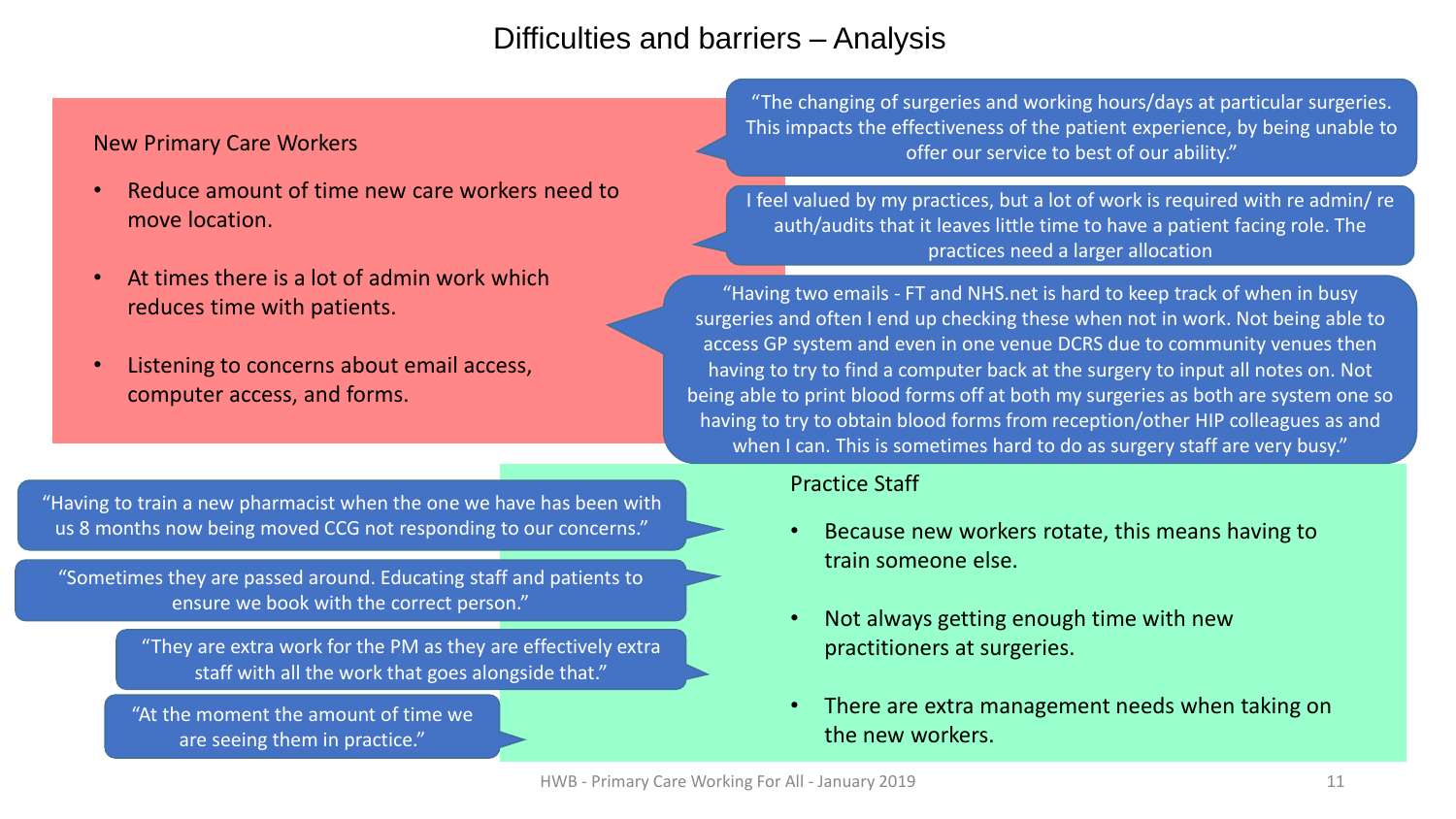# Difficulties and barriers – Analysis

#### New Primary Care Workers

- An introduction meeting and shadowing opportunity could help new staff.
- Health Improvement Practitioners wanted to ensure their time was being used.
- Some wanted designated time to meet GPs each day, for advice on patients.

"A lot of time and effort goes into setting up the primary care roles and training on the system. A pharmacist has been taken off us to be placed internally somewhere else. MHP left after one session."

> "Need more protected time to train them."

"Maybe face to face translators as we have a lot of patients whom do not speak English."

"Before being placed in a surgery, to have a meeting with manager/staff to introduce and explain my role. Be able to shadow staff i.e. nurse, reception, GP' to build rapport."

"The surgery making it a priority to get the HIP clinics booked up."

"It should be written into the Training Contract how much time should be allocated per day as protected time with the GP (it doesn't have to be the mentor, it just requires a clinician to go to for advice). It is very wearing having to negotiate time with the GPs when they are already so busy. It makes me feel like an inconvenience to them."

- Having enough time to train new care workers important.
- Sometimes the time put into accommodating the new staff is felt to be wasted.
- Where relevant translators might be helpful.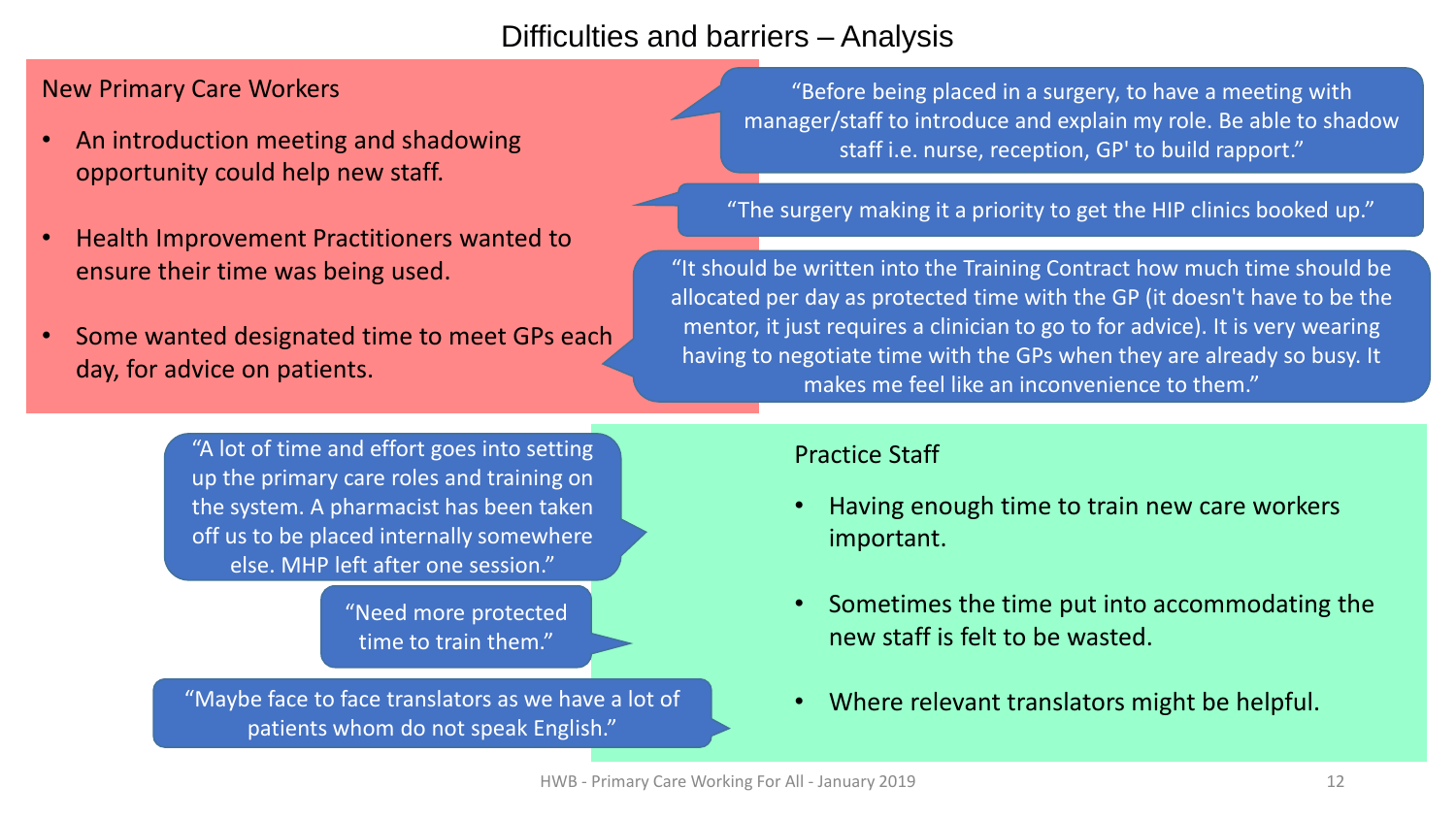# Improving experience – Analysis

New Primary Care Workers

- Ensuring structure and also availability of space to work.
- Some new care workers also want permanent spaces.
- Important that those worked with understand new care workers.
- Need to make people feel integrated.

"By having more availability to their services. We currently have to share them with the rest of the neighbourhood, which limits their time at the practice."

"NEED COMMUNITY PHLEBOTOMY - been asking for years and never happened, the one cheap thing that would make the difference to the housebound. It would be good to have them trained rather than need to train them up- with the potential of them then leaving."

"Feeling integrated into the team and my work being appreciated."

"Knowing their criteria in more depth. Reception staff training on triaging patients so clinics appropriate."

"Ensuring the same practitioner stays at the practice once a relationship has been built up with patients and not sending them elsewhere."

"Having a better structure i.e. introduction, meeting staff, meeting to present my role, a set room to work from or if not same room, availability in advance so can plan appointments with patients."

"Have a permanent room/base where we can see patients from, without moving around all week with equipment. It would free up more time to see patients and relieve some of the pressure on staff."

"Having all professionals work and understand my role."

- There was desire for more time from the new care workers.
- Community phlebotomy was one area mentioned for attention.
- Keeping new staff to retain relationships that develop.
- Reception staff to be aware.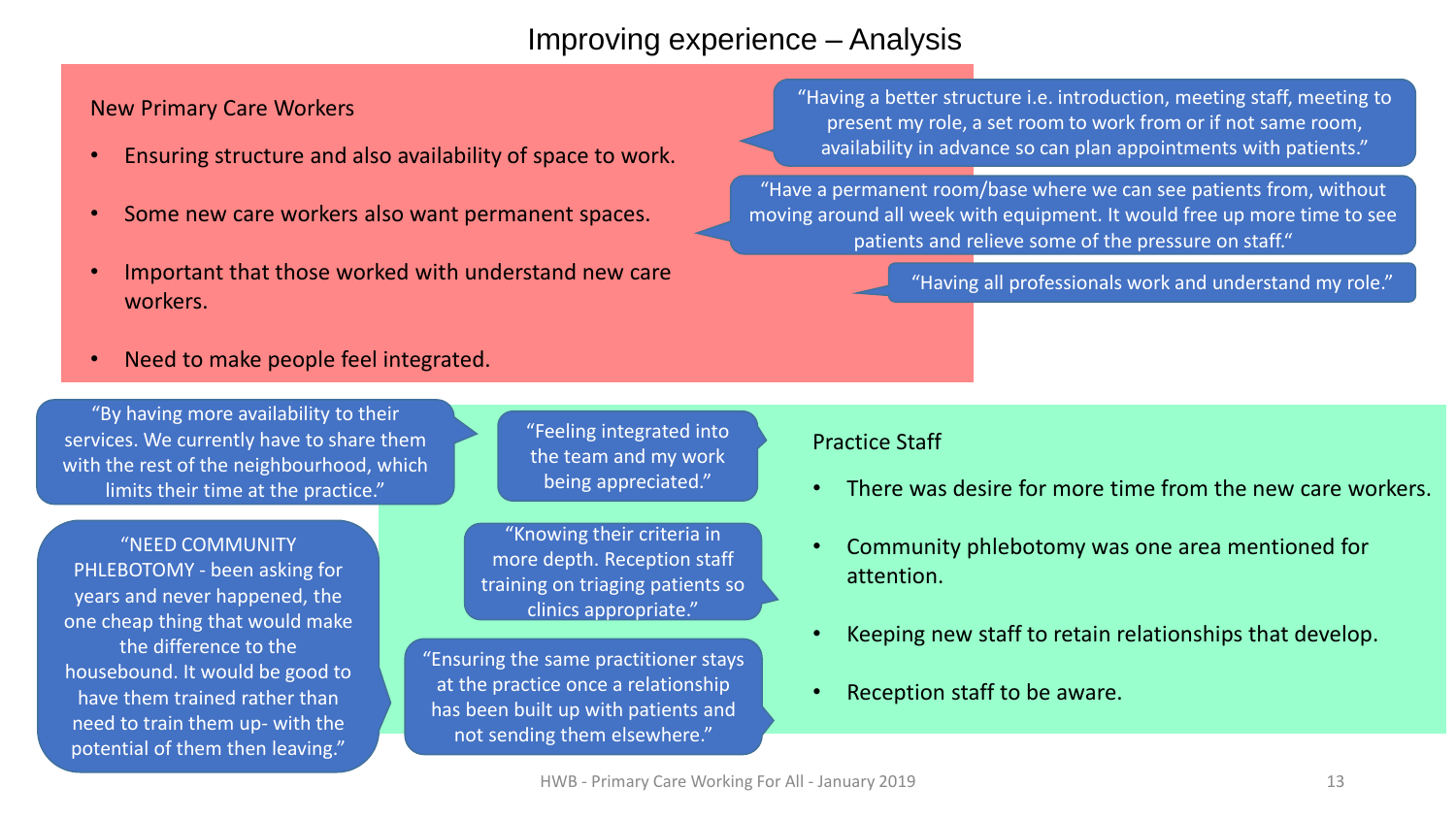# Other – Analysis

#### New Primary Care Workers

- Expanding abilities such as flu jab.
- Making use of existing experience  $-$  for example pharmacists.
- Making clinics regular.

"Be able to administer Flu jab." "Regular patient facing clinic!!"

"I am used to running audits, looking at drug safety and QoF targets - however my surgery has dedicated staff for these roles and do not require me to be involved."

"Taking blood in the community. Giving flu jabs."

"Face to face appointments - availability of consulting rooms are a huge barrier."

"Cannot comment yet as they are not fully in place, we are only at the beginning. Maybe MH practitioners to be able to give fit notes were appropriate."

> "Relevant practitioners to have the ability to prescribe."

- Expanding abilities such as taking blood and flu jab.
- Challenge getting space.
- Not all practices have the new roles or full set of them in place.
- Where relevant allow new roles to prescribe.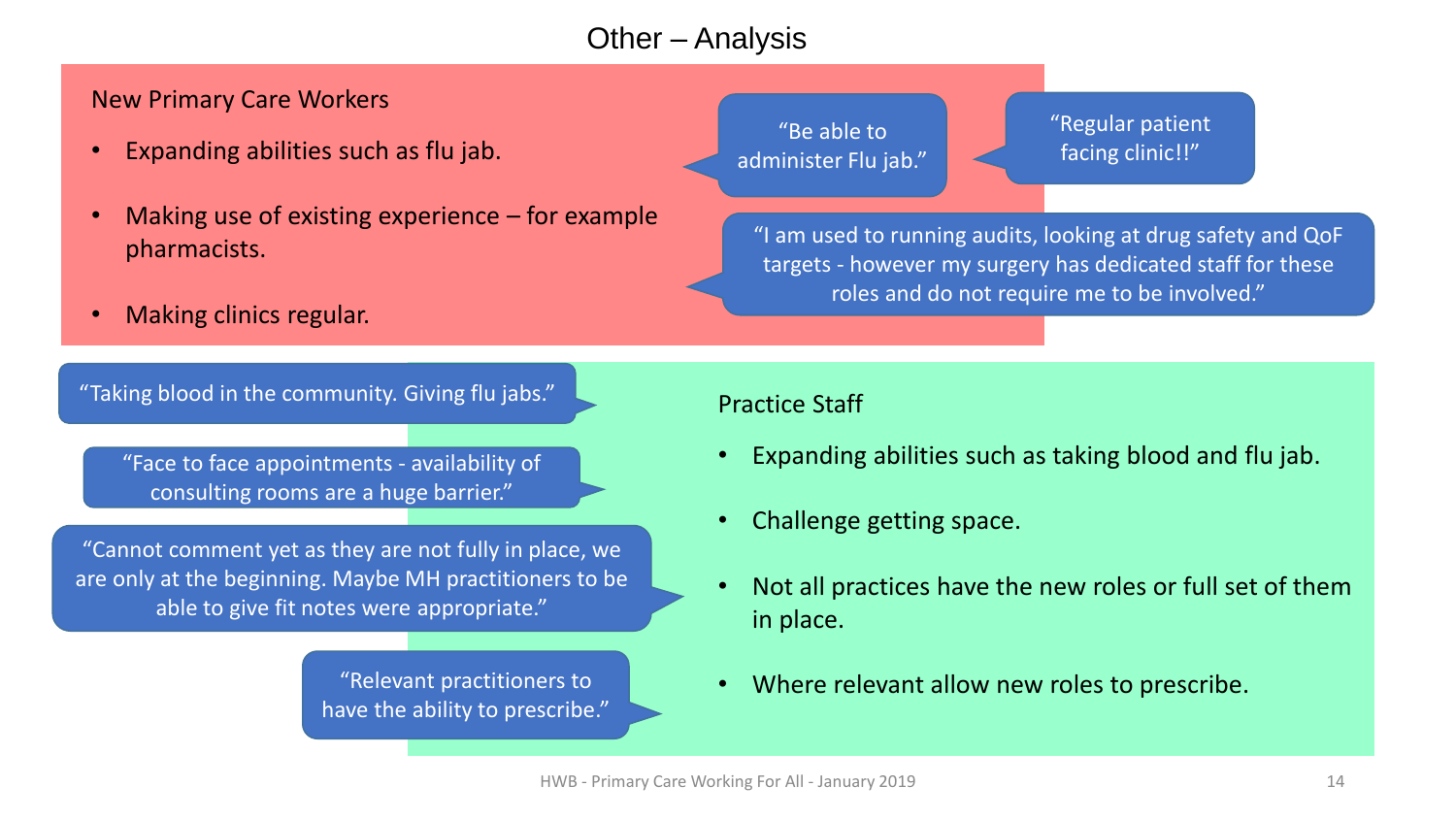# **Conclusions**

This report has brought together the views of New Primary Care Workers and Practice Staff that were shared through survey work.

It was clear that for most the new arrangements, which see a range of new roles being offered to GP surgeries across Bolton, were going well. In particular New Care Workers were being well hosted in their practices, and Practice Staff were making efforts to include them in weekly services, as well as train them where necessary.

- o The New Primary Care Workers save time for GPs and are also able to offer patients specific advice.
- o Practices may also be able to offer new services when they are hosting the new staff.

Nevertheless there are some areas worth watching in future to ensure things continue to work well. In other areas changes might improve the way people work together, and ensure that skills and time are used in the best way.

- o It takes some time to train and integrate the new staff, when they leave some feel the effort is wasted.
- o Due to the New Primary Care Workers sharing time between practices, it can mean practices feel not enough time is available.
- o The new staff want easier access to their online systems and if relevant practice ones too, this also relates to a lack of dedicated space for some.
- o New workers might have other skills not tapped into, these skills could be explored.